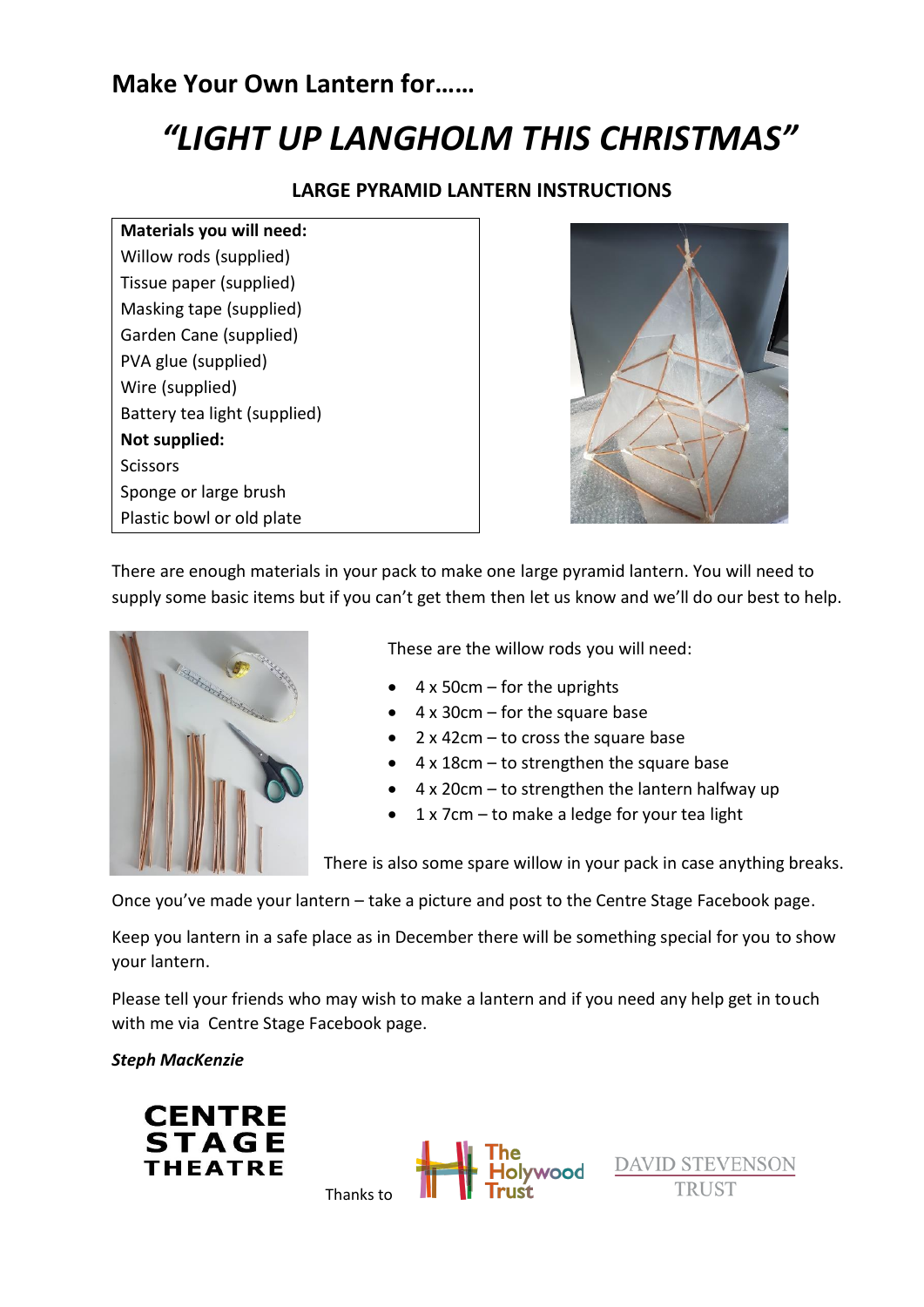## **Building your Lantern**





- 1. Use the 30cm willow rods to make the base square. Use a piece of masking tape to fix the willow rods together at the corners.
- 2. Use the 42cm willow rods to cross from corner to corner of the square to make sure it is sturdy. Tape at each corner and the middle.
- 3. Tape the 7cm willow rod between two of the cross pieces on the base square, as shown in the picture. You'll need this to stick your light to later.
- 4. Use the 18cm willow rods to form a smaller square inside the base square. This will help to make your lantern frame strong.



5. Tape the four 50cm willow rods (the 'uprights') to each corner of your base square and tape them together at the top. You should now have the shape of the pyramid lantern.



- 6. Tape the 20cm willow rods to the uprights about halfway up each side to form another square. These are to strengthen the lantern and to make it easier to cover with tissue paper.
- 7. Use the wire to make a loop at the top of the lantern – wrap it around a few times and then secure it with tape to make sure that there are no sharp ends sticking out. You need this for hanging the lantern up later.